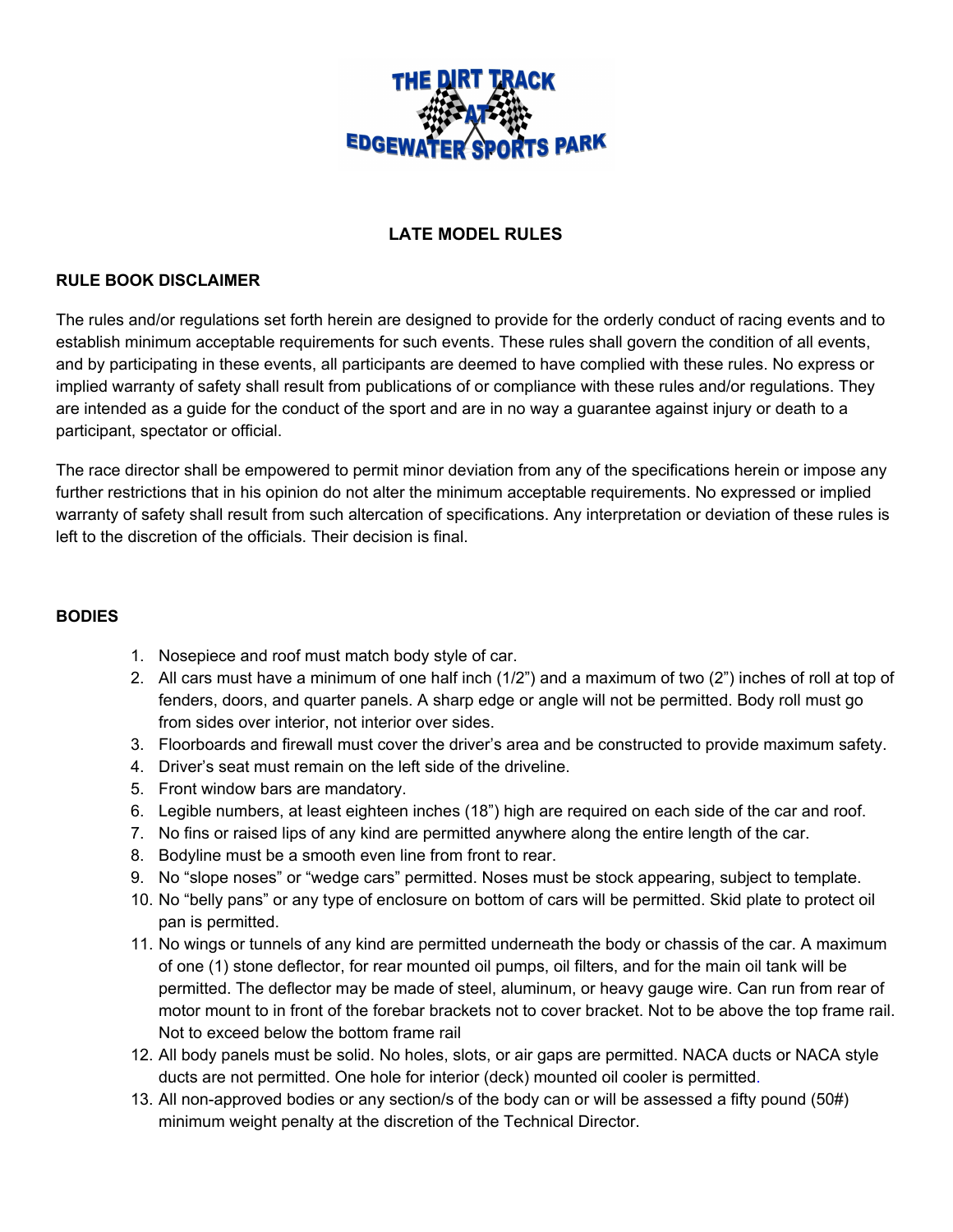- 14. No panels of any kind under the rear deck running from the front to the rear of the car. Bracing from fuel cell top from front to rear is legal.
- 15. Any air cleaner scoops used must be positioned in front of or around the air cleaner and cannot exceed one (1") inch in height above any part of the air cleaner. The scoop cannot be designed with fins or raised edges to direct airflow. The scoop cannot extend behind the rear of the air cleaner and must have a maximum width of seventeen inches (17") at the rear, with a maximum of ten inches (10") width at the front and cannot have more than one inch (1") opening in height at the front.
- 16. No cockpit or driver adjustable shocks, hydraulic or pneumatic weight jacks, trackers, MSD boxes or similar adjustable components of any kind are permitted inside the cockpit of the car. Taping over of any adjuster is not permitted. The offending component must be removed from the cockpit.

## **STOCK NOSEPIECES**

- 1. All stock nosepieces must be approved.
- 2. Nosepieces must be made of molded type material.
- 3. Two (2) piece noses must be fastened together in the center. No spacers to gain width are permitted.
- 4. The nosepiece must be mounted so as not to alter its original shape. Nose piece will checked with a template. Nose will be pushed against mounting supports to gauge its profile against template.
- 5. Adding to the bottom of the OEM valance to achieve lower ground clearance is not permitted.
- 6. A stock nosepiece can extend a maximum of fifty-two inches (52″) from the center of the front hub to the farthest point extending forward. (1" Tolerance)
- 7. Front fender flares must be made of plastic and cannot alter the original shape of the nosepiece. The front fender flares cannot extend beyond the front tire more than one inch (1″) in width with wheels pointed straight.
- 8. Front fender flares must have collapsible support.
- 9. Front fender flares can extend a maximum of three inches (3") above the fender tops and hood.
- 10. Front fender flares can extend a maximum of four inches (4") above where the filler panel meets the hood.
- 11. The nosepiece must have a headlight decal package attached. One warning will be permitted and then the car must run contrasting color tape in the shape of a headlight.

# **ROOF AND ROOF SUPPORTS**

- 1. The roof length size must be a minimum of forty-four inches (44″) to a maximum of fifty-four inches (54″).
- 2. The roof width size must be a minimum of forty-eight inches (48″) to a maximum of fifty-two inches (52″).
- 3. Roof must be stock appearing and mounted directly to roll cage with no spacers.
- 4. Roof height must be between forty-five inches (45") and forty-eight inches (48") from the ground.
- 5. The roof must be mounted parallel to body and near center of the car.
- 6. A maximum one and one half inch (1.5") roll, turned downward, is permitted along the front edge of the roof. A maximum one-inch (1") roll turned downward is permitted along the rear edge of the roof. (Roll permitted to help strengthen roof).
- 7. No flat or odd shaped roofs permitted.
- 8. All roof side (sail) panels must extend to the edge of the body. Maximum (no tolerance) right side sail panel size – seventeen inches (17") at the top, forty-three inches (43") at the bottom. Maximum (no tolerance) left side sail panel size – seventeen inches (17") at the top, forty-three inches (43") at the bottom and minimum fifteen inches (15") at the top, forty inches (40") at the bottom. The window area may be covered with clear Lexan or transparent material. Both roof support openings must be covered or both must be left open, if left open the openings must maintain a border frame of 2-3"at the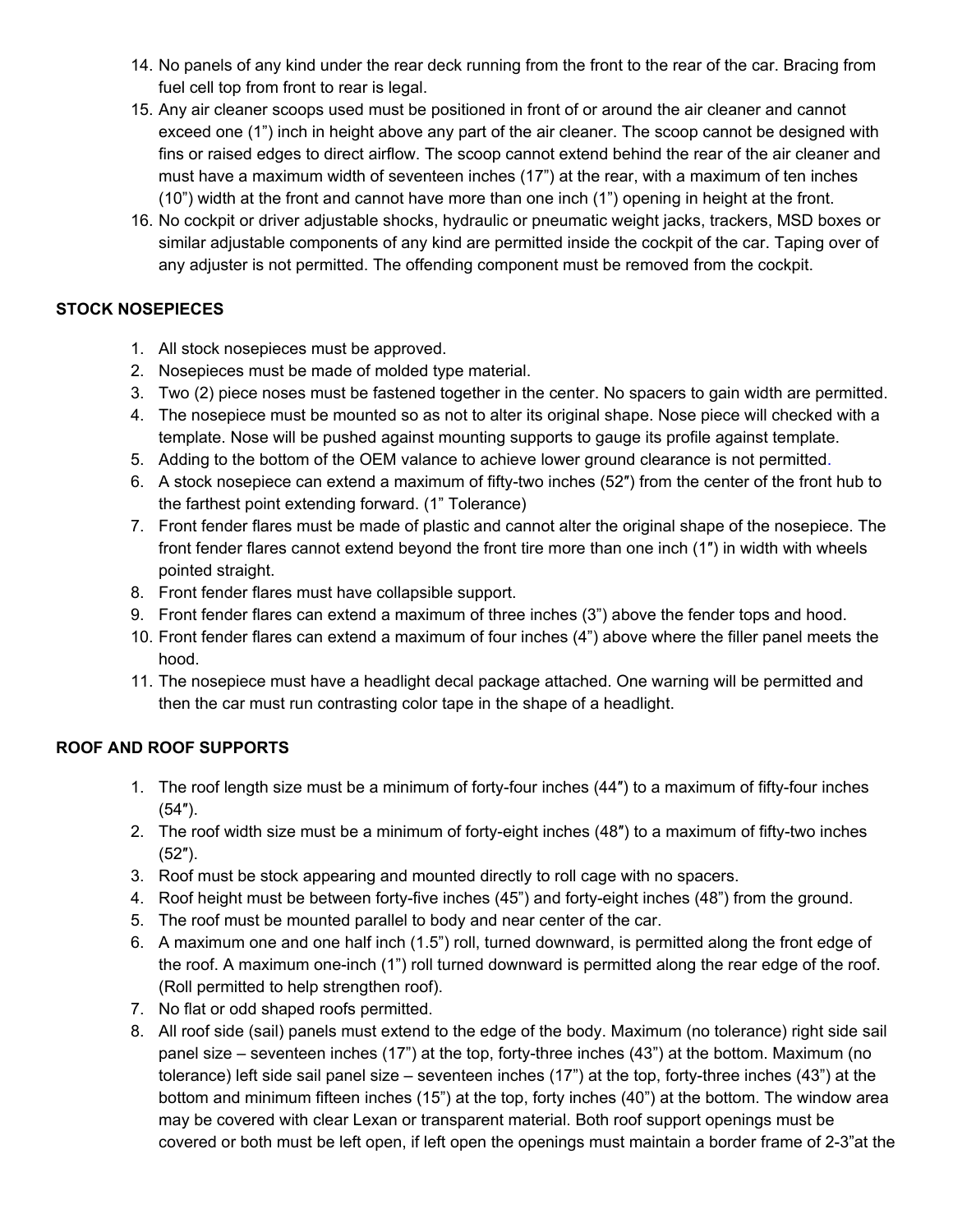top and sides and 3" at the bottom. Decals will be permitted but must meet the dimensions in the drawing and must be approved by the Technical Inspector. Maximum two-inch (2") bow in either direction in rear roof side panels is permitted.

- 9. Sail Panel Windows Openings must be a border frame of 2-3"at the top and sides and 3" at the bottom with no tolerance.
- 10. All cars must have a minimum of three inches (3") and a maximum of four inches (4") between sail panel and spoiler side where they meet the deck.
- 11. Front posts must be flat and in uniform width from top to bottom four inch (4") maximum width.
- 12. Any sun shields, four inch (4") maximum, must be able to hinge for easy exiting of car.

## **FRONT FENDERS AND HOOD**

- 1. Must be level and flat from left to right side of car. Fenders may not exceed more than 2″ drop at firewall from left side to right side.
- 2. Fenders are not permitted to gain height from rear to front of car. Will check with a string from the top of the quarter panel at the spoiler to the top of the highest point of the fender. Must be flat (1" tolerance)
- 3. No part of fender or hood can be outside of the bodyline.
- 4. The front fender can be a maximum of thirty-six inches (36") in height. Height is measured vertically from the ground to the top of the fender behind the front tires.

## **DOORS**

- 1. Door to door cannot exceed seventy-seven inches (76") in width at the top of the doors. (1" tolerance)
- 2. Door to door cannot exceed eighty- two inches (86") in width at the bottom in the center of the car.
- 3. Doors cannot exceed thirty-six inches (36") in height measured from the ground.
- 4. At no point can the door sides break in towards the center of the car between the top and bottom measurements.
- 5. The minimum ground clearance permitted is three inches (3").

# **QUARTER PANELS**

- 1. No offset quarter panels permitted. Must be equally tapered towards the center of the car.
- 2. Tire clearance from body must be a minimum of two inches (2"). No wheel skirts permitted.
- 3. At no point can quarter panel sides break in towards center of the car.
- 4. Right side quarter panel must be straight in line with the door or taper in a maximum of one inch (1').
- 5. Left rear quarter panels must extend downward from the deck a minimum of thirty-three inches (33") and a maximum of thirty-six inches (36") including the plastic. Measured at the front and rear of the quarter panel. Right rear quarter panels must extend downward from the deck a minimum of twenty-seven inches (27") without the plastic and thirty-one inches (31") with plastic. Measured at the front and rear of the quarter panel. One inch (1") tolerance.

# **FRAMES**

- 1. No aluminum frames or bumpers permitted in construction of car.
- 2. Minimum 103" Maximum 105" wheelbase.
- 3. Rectangle or Square Tubing:
	- 1. The frame of all cars must be constructed of two inch (2") by two-inch (2") minimum rectangular or square tubing with a minimum of eight inch (8") circumference and a minimum of eighty-three thousands inch (.083") wall thickness.
- 4. Round Tube Frame: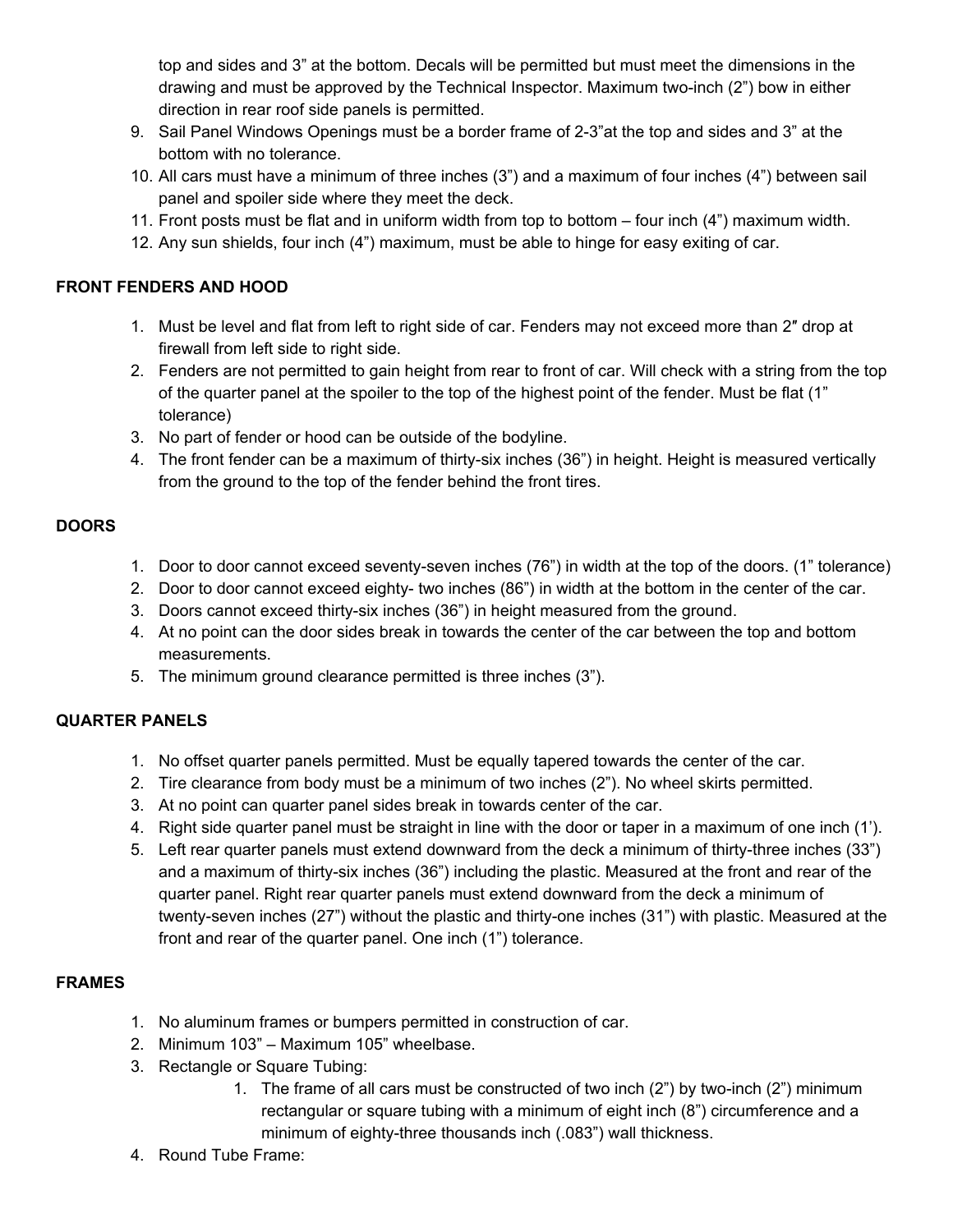- 1. The frame of all cars must be constructed of a minimum of one and three-quarter inch  $(1\frac{3}{4})$  round tubing and must have a wall thickness of eighty-three thousands inch (.083") wall thickness minimum.
- 5. If rear bumper is stubbed, it may only extend a maximum of eight inches (8") beyond frame. Any stubbed rear bumpers that extend eight inches (8") or more beyond frame must be rounded and directed towards the front of the car.
- 6. It is recommended that all cars be equipped with a tow hook or strap.
- 7. All battery supports must be braced in two axis two horizontal and one vertical.
- 8. All frame and chassis components must be welded or bolted together. No sleeves, slip couplings. etc.

# **ROLL CAGES**

- 1. Cars must have a suitable steel roll cage in drivers' compartment including headrest.
- 2. Side roll bars are mandatory and must extend into the door panels.
- 3. A minimum of three (3) bars must be used on the left side of the car. Each bar must be a minimum of one and one-half inch (1½") in diameter with a minimum thickness of ninety-five thousands inch (.095").
- 4. Roll cage must be welded to the frame.
- 5. Roll cage must be above the drivers' helmet. 8" minimum between floor pan and the bottom of the roll cage
- 6. No "fin-shaped" or "foil-shaped" add-ons permitted on any part of the roll cage. The entire roll cage must be constructed of round tubing only.
- 7. Roll cage padding certified to SFI Spec 45.1 is required anywhere the driver's helmet may contact the roll cage while in the driving position.

### **INTERIORS**

- 1. Interior is permitted to be dropped to the middle of the car a maximum of five inches (5") below the top of doors and a minimum of twelve inches (12") below the roll cage.
- 2. Interior must be fastened flush at the top of the door and quarter panels and must taper gradually towards the center of the car not creating a "lip effect".
- 3. Interior must run in a straight line from behind the driver's' seat to the rear spoiler.
- 4. Interior (deck) must run in a straight line across the back of car at the spoiler.
- 5. All interiors must be made of aluminum.
- 6. If interior is flat through the car, it must maintain a twelve-inch (12") clearance from roll cage for easy exiting from either side of the car.
- 7. All cars with interior panels must at NO point in the car be over three inches (3") in height. The portion of the panel running beside the driver must taper to zero or end in line with the steering wheel.
- 8. If interior is dropped at firewall, that portion of the firewall must be filled for safety reasons. Dropped Interiors will be monitored by the Technical Director and his calls on dropped interiors are final.

### **SPOILER**

- 1. Rear spoiler must be manufactured of material of adequate strength such as Lexan, Aluminum, or Carbon Fiber.
- 2. Rear spoiler material maximum eight-inch (8") height measured from deck to tip of material. Maximum seventy-two inch (72") width.
- 3. Rear spoiler is not permitted to be suspended above the deck to create a "wing effect."
- 4. Rear spoiler must begin where quarter panels end. No extended decks permitted.
- 5. Maximum of three (3) rear spoiler supports. Option of two (2) additional one-inch (1") aluminum braces.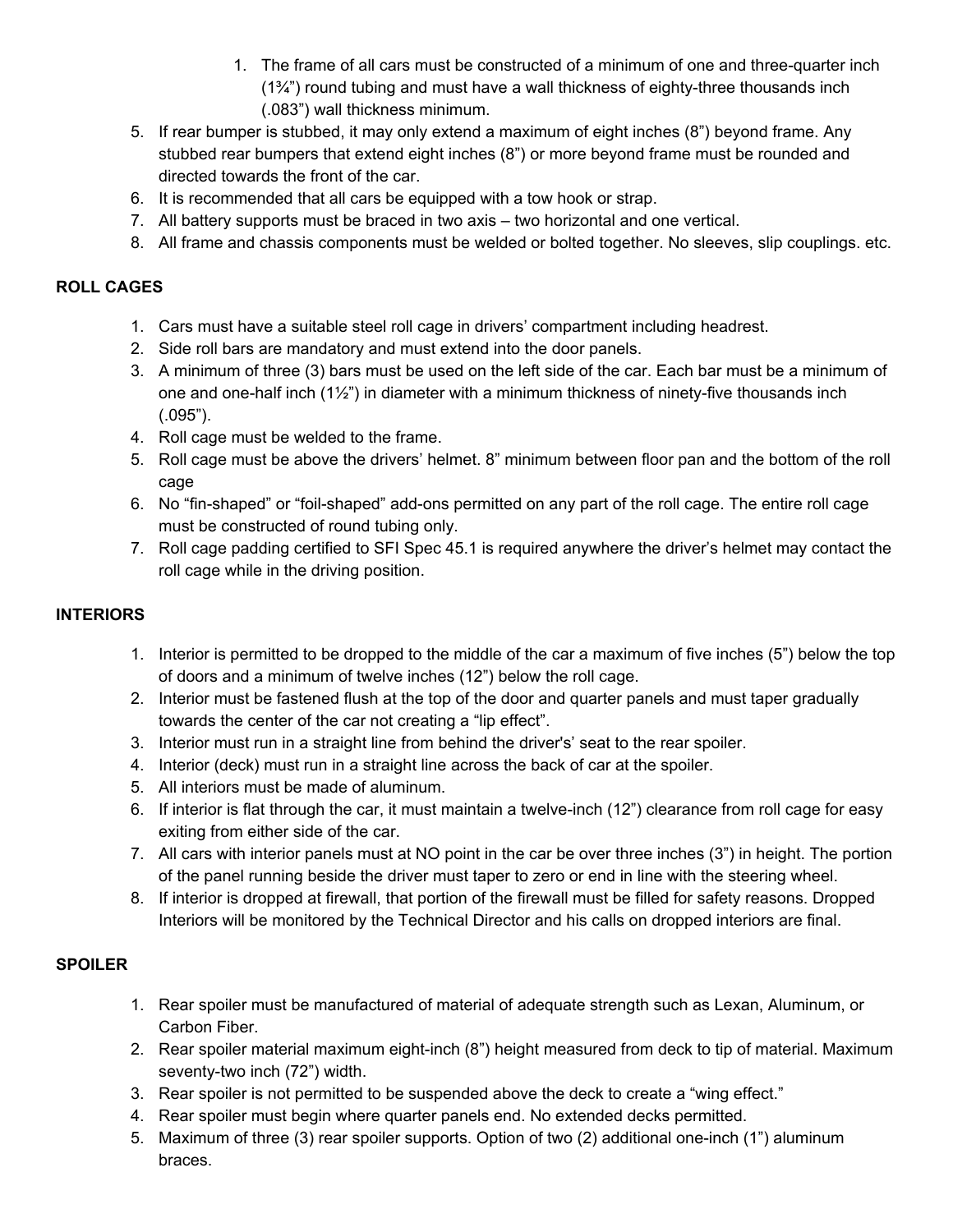- 6. Spoiler supports cannot be mounted wider than the top of the quarter panel.
- 7. Spoiler must be straight (vertical and horizontal) where it mounts to interior (deck) panels.

## **ENGINES**

- 1. Engines must be based on a factory design and must be naturally aspirated. Aluminum or steel blocks permitted.
- 2. No fuel injection devices, electric fuel pumps, turbo chargers, or blowers permitted.
- 3. Magnetos are permitted. However, the engine must have an operating self-starter.
- 4. The engine may be set back a maximum of (25 1/2") from the center of ball joint to back of the block.
- 5. Carburetor is limited to one four barrel.
- 6. All engines are limited to one spark plug and two valves per cylinder.
- 7. No engines using coil packs are allowed. Engine must operate using a single distributor. No distributorless engines allowed.
- 8. A harmonic balancer certified to SFI Spec 18.1 is required.
- 9. No overhead cam engines.

## **FUEL SYSTEMS**

- 1. An approved fuel cell (32 gallon maximum) must be securely mounted in the trunk area of the car inside a 20-gauge metal box supported by two (2) 1/8 x 2″ steel straps.
- 2. The following fuel cell rules are Highly Recommended and will be mandatory no later than the start of the 2018 season.
	- 1. The only fuel cells that are approved are those that meet and/or exceed the FIA / FT3 or SFI 28.3 specifications.
	- 2. Fuel cells must be used in accordance with the FIA / FT3 or SFI 28.3 specifications. Alterations of any kind will not be permitted. (Example: alterations to top plate, alterations or removal of foam, etc.)
	- 3. Fuel valve plate, fuel pickup and fuel return fittings must be on the top of the fuel cell.
	- 4. Fuel cells that are not contained within a welded steel tubing "rack" must have two (2) equally spaced steel straps that measure two (2) inches wide by 1/8 inch in thickness that completely surround the fuel cell. The straps must be bolted to the frame. Longitudinal (front to rear) orientation is recommended for strap mounting.
- 3. A firewall must be installed between the fuel tank and drivers' compartment.
- 4. Gasoline or Alcohol only. Nitrous gases or other nitrate additives are not permitted.
- 5. Willy's Carburetor roll over plate part # WCD4000 is approved for competition.

### **CHASSIS**

- 1. No titanium chassis or suspension components
- 2. No titanium fasteners

### **TRANSMISSION, CLUTCH AND REAR END**

- 1. Any transmission with working reverse and working forward gears is permitted.
- 2. Manual transmission must be equipped with an operational clutch.
- 3. Automatic transmissions are permitted.
- 4. The transmission must be mounted to the rear of the engine and lead to one drive shaft.
- 5. No "live-axle" rear-ends are permitted.
- 6. No independent rear suspensions are permitted.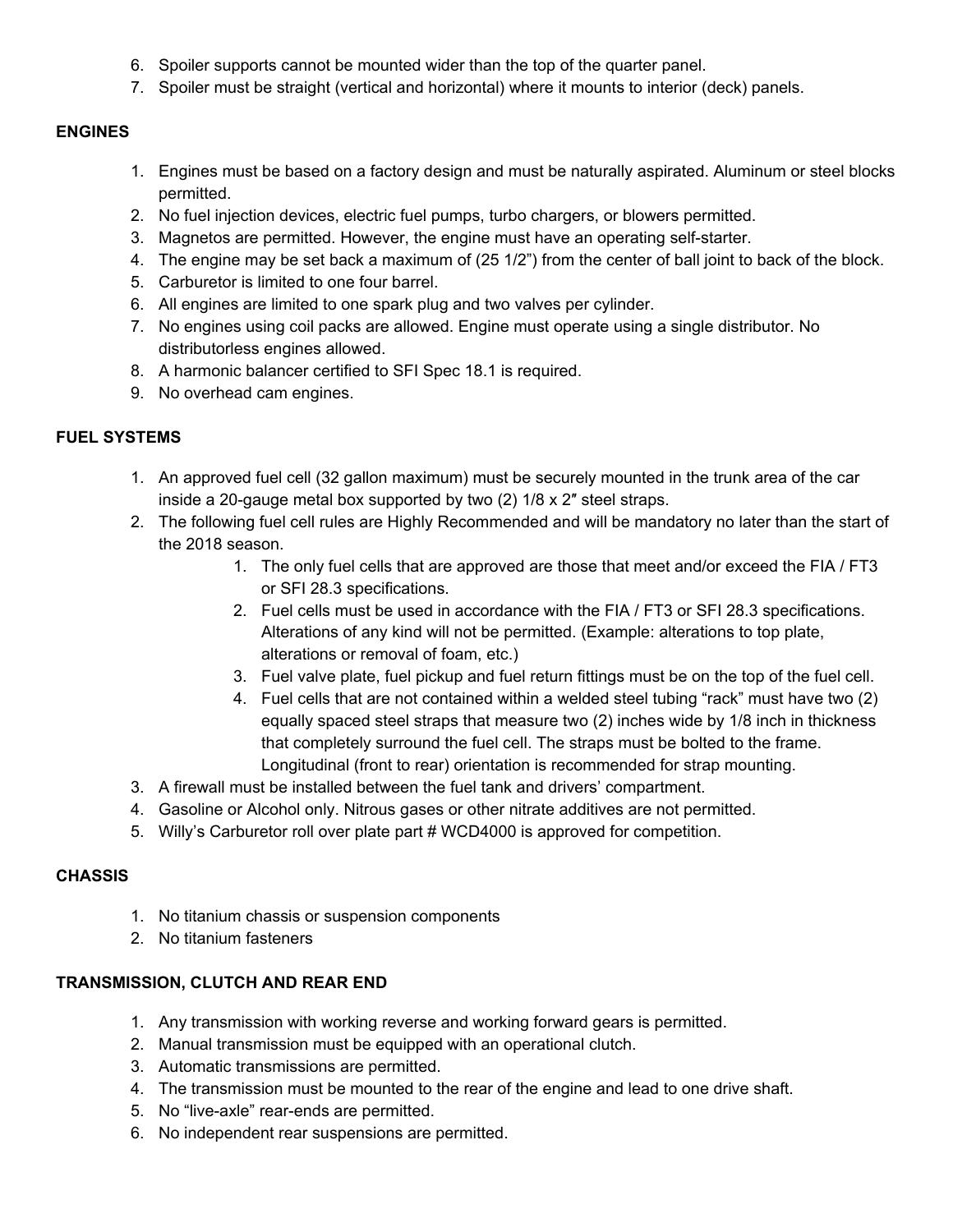- 7. All axle housings using a cable to lock-in the rear-end must have the cable mounted outside the cockpit area and not in reach of the driver.
- 8. The axle housing must be of the "closed tube" design utilizing "full floating" magnetic steel axle shafts.
- 9. The center section of the axle housing must be manufactured of either aluminum or magnesium.
- 10. Axle tubes must be one (1) piece. Axle tubes must be manufactured of aluminum or magnetic mild steel. Axle tubes manufactured of exotic heavy materials (ex: tungsten) will not be permitted. The outside diameter of the axle tubes must not exceed three (3) inches. Axle tube internal inserts or external sleeves will not be permitted. The addition of any ballast weight to the axle housing will not be permitted.

## **DRIVE SHAFTS**

- 1. All drive shafts must be a minimum of two inches (2") in diameter. All drive shafts must be painted silver or white.
- 2. Only one drive shaft is permitted.
- 3. The drive shaft must be protected with a secure drive shaft hoop or sling.

## **TIRES**

- 1. Tire Rule
	- 1. The Late Model Tire Rule will allow ONLY the following tires:
		- 1. 28.5/11.0 15 Rib 1350
		- 2. 92.0/11.0 15 LCB 03(1350)
		- 3. LM90/11 15 LCB M40 (Note: this is the standard LM 40)
		- 4. LM92/11 15 LCB M40 (Note: this is the standard LM 40)
	- 2. For all feature events, the Right Rear tire of the car MUST be the following(Note that this does not affect heat races or B Mains):
		- 1. LM92/11 15 LCB M40 (Note: this is the standard LM 40)
- 2. Largest permitted tire is twenty-nine inches (29″) by eleven inches (11″) by fifteen inches (15″).
- 3. Maximum circumference permitted is ninety-three inches (93″).
- 4. Maximum cross section width permitted is sixteen and three-quarters inches (16 $\frac{3}{4}$ ").
- 5. Hoops for inspection must pass over tire freely.
- 6. All sidewall markings must visible at all times. No buffing or removing of the compound designations.
- 7. Any chemical treatment of tires is illegal.
	- 1. Officials reserve the right to check and or confiscate any tire used in competition at any time. **The owner routinely checks the top 5 cars.** A driver is fully responsible for any tire used in competition regardless of the source of the tire and/or when the tire was put on the car.
	- 2. Officials can take tire samples using two methods.
		- 1. Officials can remove samples using destructive methods. In this case, no tires will be returned regardless of results. Drivers with treated tires will receive no compensation. Drivers with untreated tires will have the tire replaced.
		- 2. Officials can remove sample grooves from the tread of the tire. No compensation will be given to the driver for tires.
	- 3. Any tire used in competition may be protested for chemical treating by any driver competing in that same individual event(same feature, heat, qualifications, etc). Protest must be made to track officials prior to when the protested car returns to pit area. Protester must present \$500 cash to official at time of protest.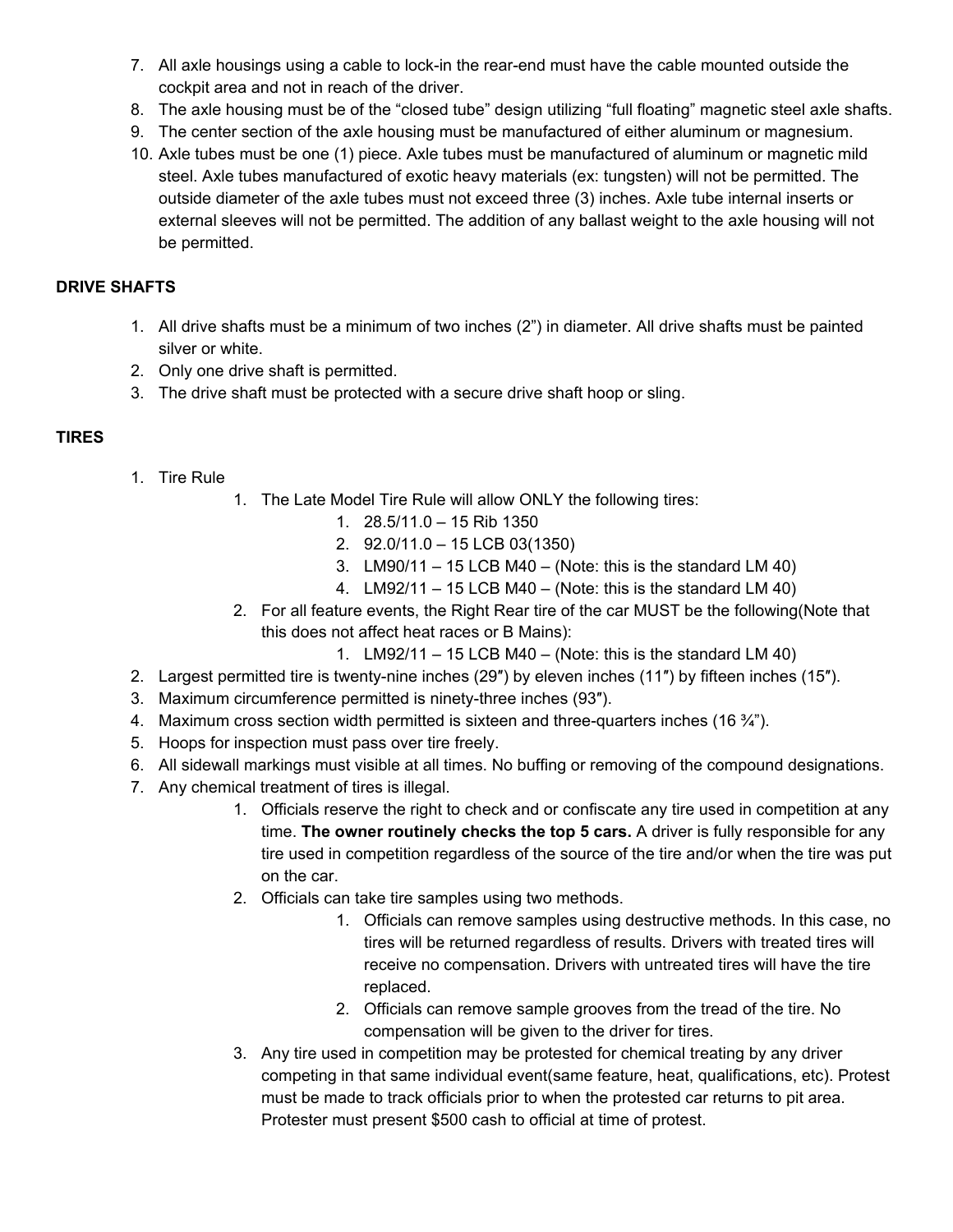- 1. If tire is found to not have been treated, the protested driver will receive \$150 for tire replacement even if destructive methods are not used.
- 2. If tire is found to be treated, protester will receive \$400 of their fee back with \$100 being held for processing fees.
- 4. All prize monies of drivers with tires taken for testing will be held until lab tests are received. If tire samples do not match the factory benchmark for that compound, the driver forfeits all monies won that night, not only those from the specific race where the driver was protested. (ie  $- A$  driver using a tire during qualifying that is found to be illegal will forfeit any monies won in heats, consis, or features that night.)
- 5. Drivers with tires that do not match the factory benchmark will be disqualified for the event the samples were taken, be suspended 5 races, lose all championship points earned up to that point, be disqualified from any contingency programs for that season, and be subject to a \$1,000 fine. These penalties are for a driver's first offense. Further offenses will be handled on a case by base basis.
- 6. Any driver refusing to submit tires for any testing or intentionally avoiding officials attempts to secure tires will be subject to the same penalties as those found using chemically altered tires.
- 7. Any driver making a protest then backing out of protest may be subject to fines, suspensions, and/or other penalties.

## **WHEELS**

- 1. Only Aluminum wheels will be permitted.
- 2. Wheels must be mounted with lug nuts: no knock-off mounting devices are allowed.
- 3. Maximum wheel width is fourteen inches (14").
- 4. Maximum width outside of front tires is ninety inches (90").
- 5. Maximum width outside of rear tires is eighty-eight inches (88").
- 6. Only approved wheel discs will be permitted. Approved wheel discs are wheel discs that are fastened to the wheel using a minimum of three (3), 1/4 or 5/16 inch diameter magnetic steel hex head bolts. The use of wheel discs with any other type of fastener will not be permitted.
- 7. Only aluminum wheel spacers will be permitted.
- 8. The combined weight of the wheel, wheel hardware, wheel disc and fasteners, and tire must not exceed 40 pounds\*. \*The maximum combined weight in this rule is based upon current tire rules and may need to be adjusted in the event of an alternate tire.

### **BRAKES, BRAKE COMPONENTS, WHEEL HUB**

- 1. Must be equipped with sufficient four (4) wheel braking system.
- 2. On track three wheel braking is allowed.
- 3. Brake rotors must be manufactured of magnetic or stainless steel. No titanium or carbon fiber brake rotors are permitted.
- 4. Brake rotors must be used as produced by the brake rotor manufacturer.
- 5. Brake calipers must be manufactured of aluminum.
- 6. The brake caliper including brake caliper pistons must be used as produced by the brake caliper manufacturer.
- 7. Wheel hubs must be manufactured of aluminum or magnesium.
- 8. Wheel hubs must be used as produced by the wheel hub manufacturer.
- 9. The combined weight of the wheel hub, wheel bearings and seal, spindle nut and washers, brake rotor and attaching hardware, the axle cap, and the wheel spacer must not exceed 27 pounds.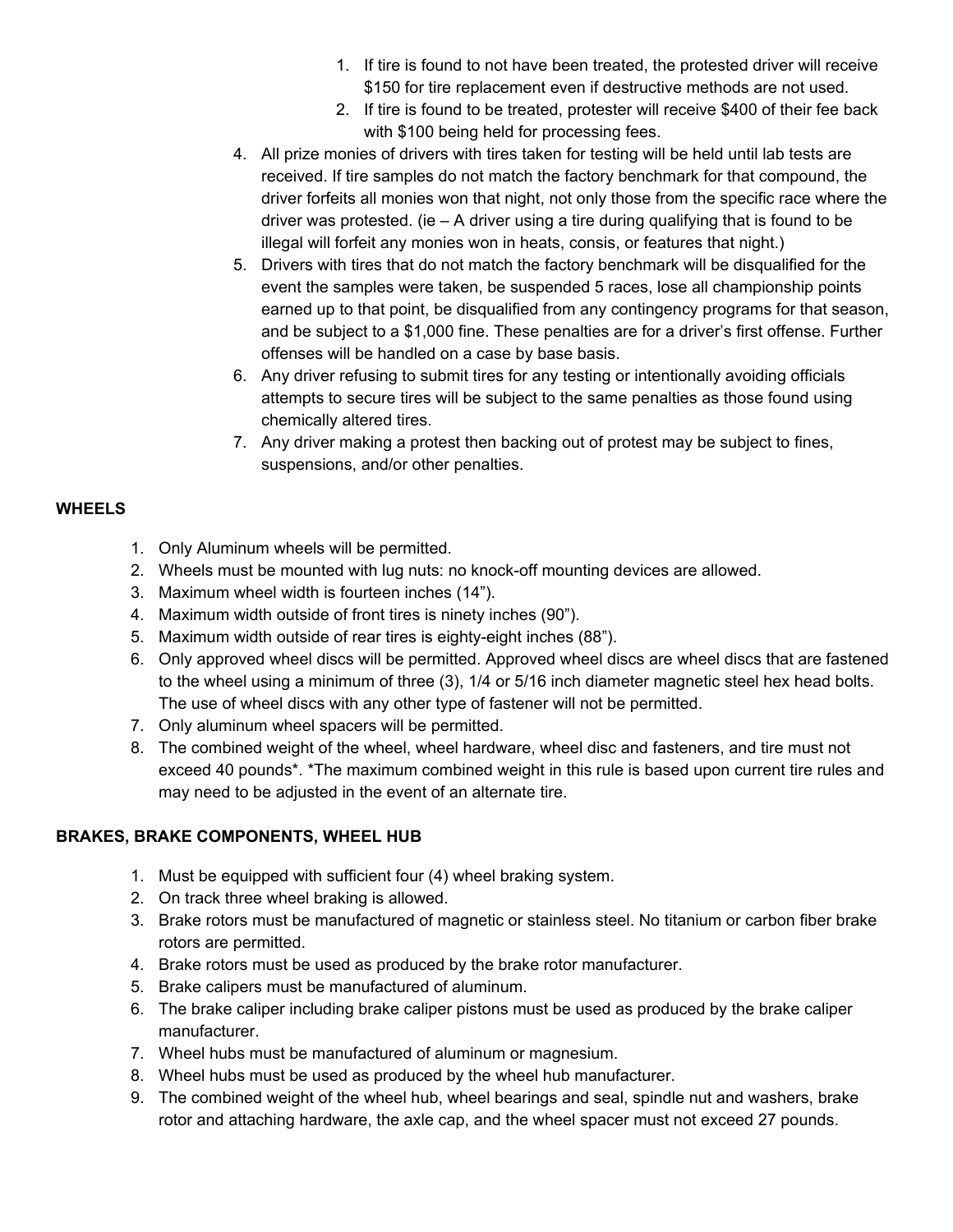#### **SHOCKS & SPRINGS**

- 1. Shocks must be constructed of aluminum or steel. Canister shocks are permitted.
	- 1. The only external connection allowed to the shock is a single hose to a single remote canister with the option of a compression adjuster in the canister.
	- 2. Compression adjuster and/or canister cannot be mounted within the reach of the driver.
- 2. No cross connected shocks are allowed.
	- 1. The only external connection allowed to the damper is a single hose to a single remote canister with the option of a compression adjuster in the canister.
	- 2. Compression adjuster and/or canister cannot be mounted within the reach of the driver.
- 3. No "Rod Through" designs are allowed.
	- 1. "RodThrough" shocks are defined as those shock absorbers in which the piston rod protrudes from both ends of the shock body.
- 4. No Inerters are allowed
	- 1. No rotating parts inside the damper.
	- 2. No Inerter style dampers, either mechanical or hydraulic, or other type of primarily acceleration sensitive damping devices not permitted.
- 5. No Electrical adjusted or active dampers are allowed. No electrical wires, transmitting or receiving components will be allowed to be attached internally or externally to the dampers or mounted inside any component or dampers. No portion of the racecar including and not limited to shocks and spring components or chassis components may have the ability to communicate transfer/transmit/receive any type of digital or analog data or any language and or adjust or monitor in any way whatsoever including but not limited to a variation of a wireless remote device/phone/computer/tablet/ipad or a mechanical remote device.
- 6. Any new chassis design or component designs pertaining to and/or but not limited to shock absorber mounts must be approved before they will be permitted for use in competition. Manufacturer and/or competitor may be required to disassemble for complete inspection before instatement of new part is permitted.
- 7. Springs must be made of steel. Torsion bars are not allowed in rear.
- 8. Coil springs must be steel. Leaf springs may be composite or steel.
- 9. Spring preload adjustments for coil springs must be made using mechanical adjusting nuts on the shock body.
- 10. Spring preload adjustments for leaf springs must be made using a mechanical adjusting device such as an adjustable shackle or threaded rod type mount.
- 11. Other than spring dampening by the shock absorber, hydraulic, pneumatic, or electrically controlled adjusting devices, (static or dynamic) that affect spring preload or race car heights will not be permitted.
- 12. Shock Locations
	- 1. Only one shock per wheel is permitted at the left front, right front, right rear corners.
	- 2. Left rear must have one shock behind the axle tube and may have one traction (dummy) shock on the front side o r top of axle tube. Must mount vertically to the birdcage or clamp bracket.
	- 3. One 5th Coil Shock permitted.
	- 4. One 90/10 optional shock may be mounted above lift arm on upper lift arm plates. Must be mounted towards the front of the car lying parallel with the car. Shock must mount within 3" of the centerline of the rear ends center section.
- 13. Drop Chain (limiting chain) is permitted. Must mount vertically between frame and a clamp bracket.
- 14. Bump stops and/or bump springs are permitted.
- 15. Suspension covers are not allowed. Rear covers on racecar are not allowed outside of your pit area. Spring and/or shock covers are permitted, but must be fastened directly to the spring or shock.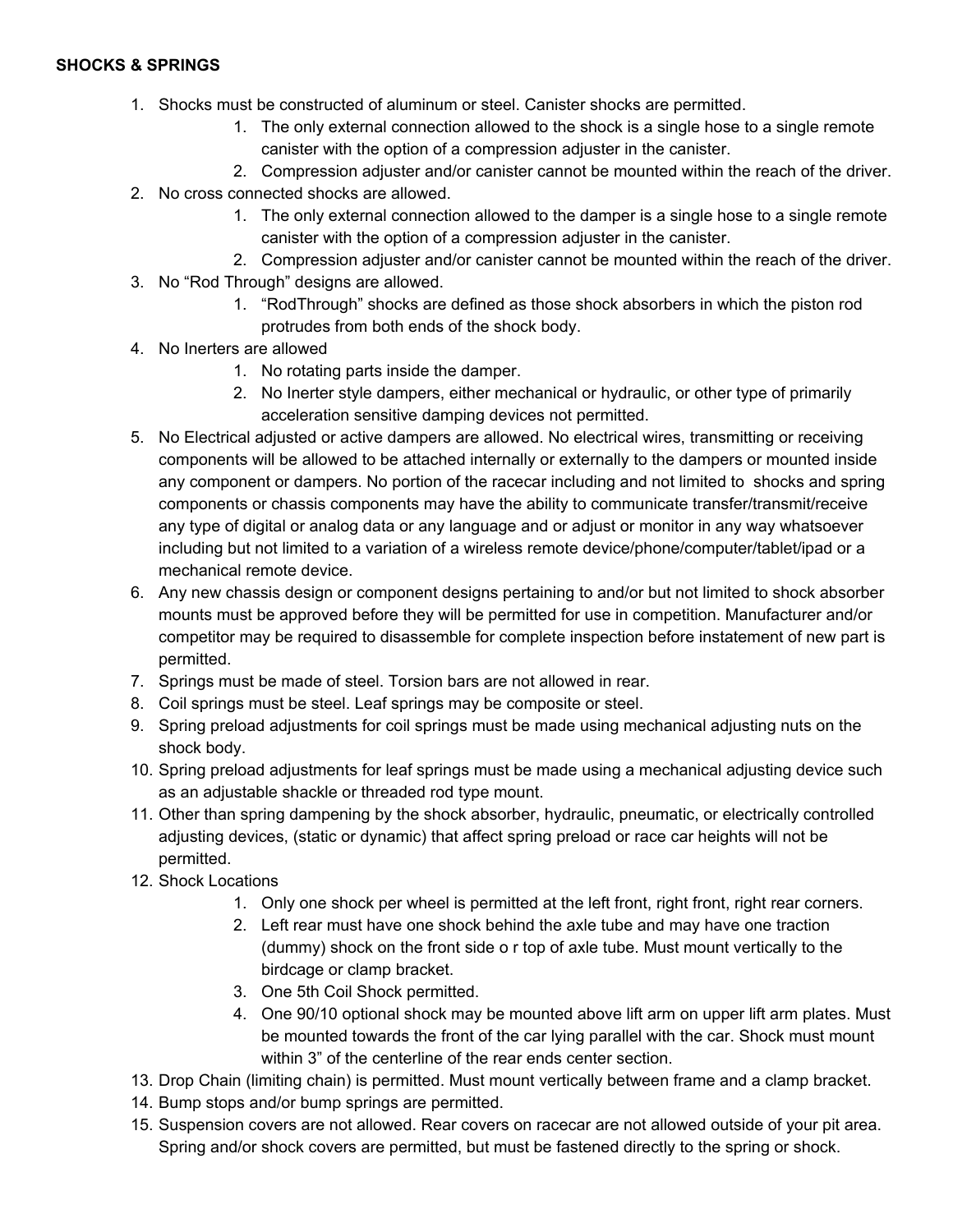16. A Swing Arm and/or Z Link suspension is permitted as long as the Top and Bottom solid links are mounted on hiems and run in the opposite directions of the bird cage. The Shock on a Swing Arm or Z Link rear suspension may mount to the bird cage or the bottom radius rod.

## **SUSPENSION COMPONENTS**

- 1. Any new chassis design or component design and or technology pertaining to and/or containing suspension must be approved before they will be permitted for use in competition. Manufacturer and/or competitor may be required to disassemble for complete inspection before instatement of new part is permitted.
- 2. Suspension and/or rear end parts can be made of steel or aluminum. Aluminum mounting brackets are permitted.
- 3. Frame and/or suspension mounts must be welded or bolted solid to the frame and not move. ie Floating, sliding, pivoting and/or rotating mounts and/or brackets of any sort are not allowed.
- 4. Bolted components must match the correct bolt size with the hole (for instance no 3/8 bolts in a 1/2 inch hole will be deemed illegal) and be torqued to a min of 40 foot pounds per inch
- 5. Rear Suspension Mounts.
	- 1. Single shear mounts must be 1/4" minimum steel and/or 1/2" minimum aluminum.
	- 2. Double shear mounts must be 1/8" minimum steel and/or 1/4" minimum aluminum.
	- 3. Shear mounts must use minimum 5/8" rod ends with minimum 1/2" grade 8 bolts only.
	- 4. Double shear mount must be no wider than 4 inches with a minimum 1/2" inch grade 8 bolt with steel or aluminum spacers only.
- 6. Only one (1) mechanical traction device is permitted. Only one (1) pull bar or one (1) lift arm is permitted. No other options are allowed. Covers of any sort in any relation to the lift arm or pull bar are not allowed.
- 7. Lift Arm & Pull Bar
	- 1. Floating, pivoting and/or rotating mounts and/or brackets of any sort (connected to and/or associated with the pull bar or lift arm) are not allowed.
	- 2. Lift arm is defined as a steel or aluminum triangulated bar that is connected at the top and bottom of the rear end housing, extending forward where it is connected to a shock, shock spring coilover combination and a limiting chain. One stabilizer bar is permitted to locate the front of the lift arm from left to right in the car.
	- 3. 6th coil or braking spring assemblies are permitted, must be in front of 5th coil shock.
	- 4. Pull bar is defined as a continuous assembly that is connected to the top of the rear end and extends forward to a solid mounting point located on the chassis. The mounting location at both the front and rear of the pull bar may be adjustable but must remain constant during competition (cannot be adjustable from the cockpit).
- 8. Radius Rods
	- 1. All rear suspension radius rods must be of a fixed length. No hydraulic cylinders, torsion bars, bump rods, spring rods, slider rods or shock type radius rods are permitted.
	- 2. The only materials used to fabricate attaching (radius) rods that will be permitted are magnetic steel or aluminum.
	- 3. Aluminum attaching (radius) rods may be solid or tubular material. Magnetic steel attaching (radius rods) must be tubular with a maximum wall thickness of 3/16 inch (0.1875).
	- 4. Radius Rods must be a minimum of 1" diameter OD. Rods can be round, square, or hex shaped.
	- 5. Rods must be a minimum of .095 steel or .120 aluminum in tubing thickness.
	- 6. Heim joints must be a minimum 5/8, and a maximum 3/4" steel heim. No rubber bushings.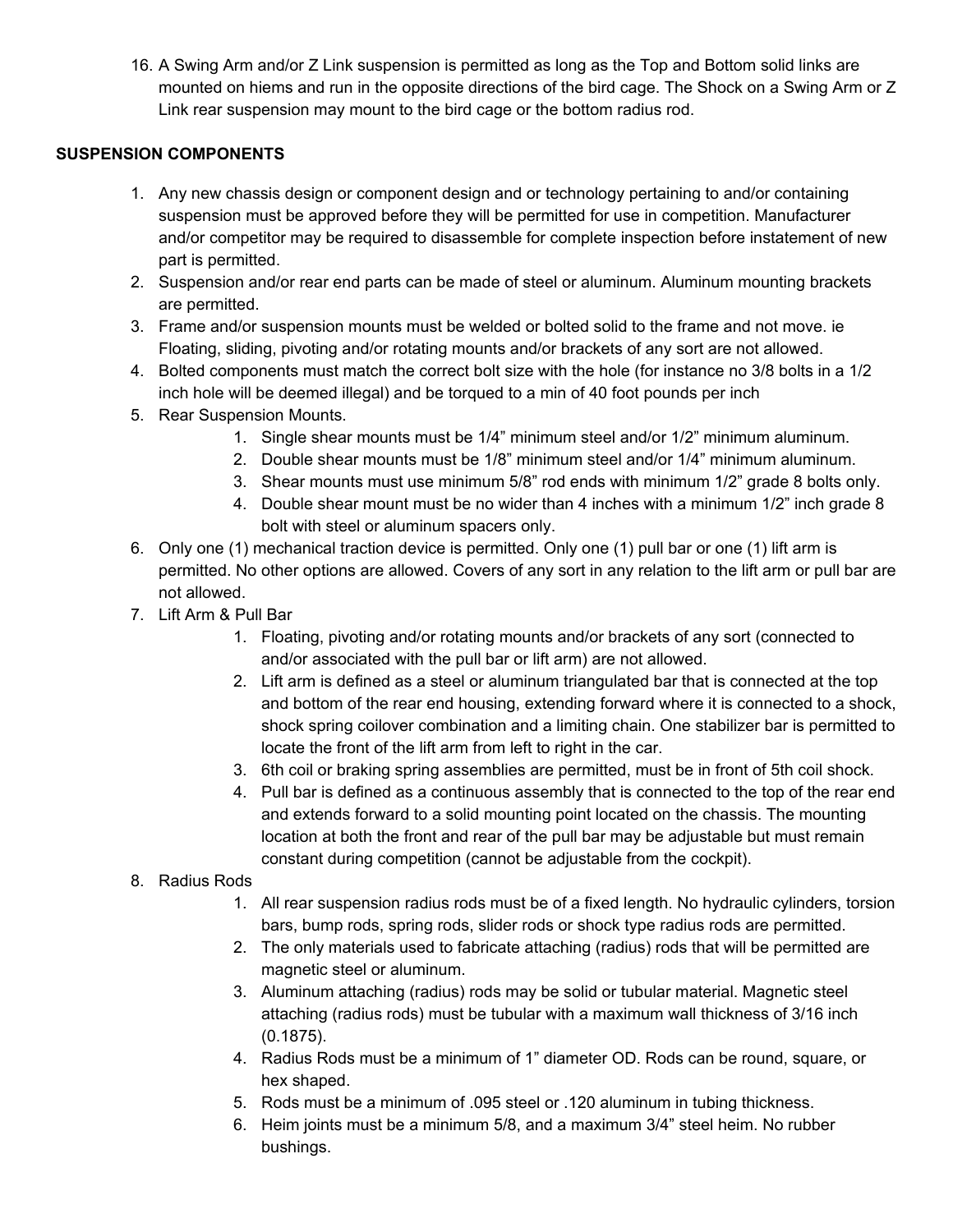- 7. ONLY Two (2) radius rods per side.
	- 1. Radius rods must be spaced on the frame a minimum of 6".
	- 2. Radius rods must be spaced on the birdcage a minimum of 6" and a maximum of 12".
	- 3. Measurements will be made from center of each radius rod bolt.
- 9. Birdcages
	- 1. Birdcages may consist of multiple barrels but must bolt or weld together to work as single barrel birdcage.
	- 2. Limited one birdcage (1) per side.
	- 3. Shock(s) and radius rods must mount to the birdcage.
	- 4. Floating, pivoting and/or rotating mounts and/or brackets of any sort are not allowed. All brackets or mounts attached to the birdcage must be bolted or welded solid.
	- 5. The only materials used to fabricate axle housing mounts (birdcages) that will be permitted is aluminum or magnetic mild steel. Axle housing mounts fabricated of exotic, heavy materials will not be permitted.
	- 6. When fabricating axle housing mounts detail must be paid to functionality. The completed axle housing mounts, when comparing the right and the left side, must be as similar in design as possible.
- 10. Jack Bolts are permitted.

## **REMOTE CONTROL SUSPENSION DEVICES**

1. NO "in-cockpit driver controlled" suspension devices permitted. NO weight jacks of any kind permitted. (This includes fifth [5th] coils, etc.). ANY driver using "in-cockpit driver controlled" suspension devices or weight jacks WILL BE DISQUALIFIED FROM COMPETITION!

### **MUFFLERS**

- 1. Mufflers are MANDATORY.
- 2. Exhaust is not permitted to be directed towards ground. Exhaust must be parallel to the ground.

### **TRACTION CONTROL DEVICES**

- 1. All Traction Control Devices are strictly prohibited during any form or portion of an event, race or practice/test session.
- 2. All traction control devices whether electronically controlled in the ignition system, wheel sensors or any means of measuring ground speed to control wheel spin are strictly prohibited. All devices not mentioned in the above that are found to control wheel spin, timing or fuel delivery control will be considered strictly prohibited.
- 3. At NO time will there be any type of ping control devices, dial a chip controls, timing controls or any modifications to the ignition control boxes, distributors, or any other part of the Ignition System. This includes any add on component or components inside or outside the cockpit of any competitors race car. There shall be NO driver controlled wheel spin, timing or fuel delivery control devices in the cockpit area of any race car.
- 4. A competitor found with any of the above mentioned will lose the complete device permanently and *will* lose all points earned to that point in the season. NOTE: A competitor may be asked for his electronic ignition at any time by the Technical Director to be sent for testing and inspection. Failure to hand over the electronic ignition will result in the holding of any purse monies won.
- 5. GPS and/or any other type of electronic tracking and/or locating device will not be permitted for any reason.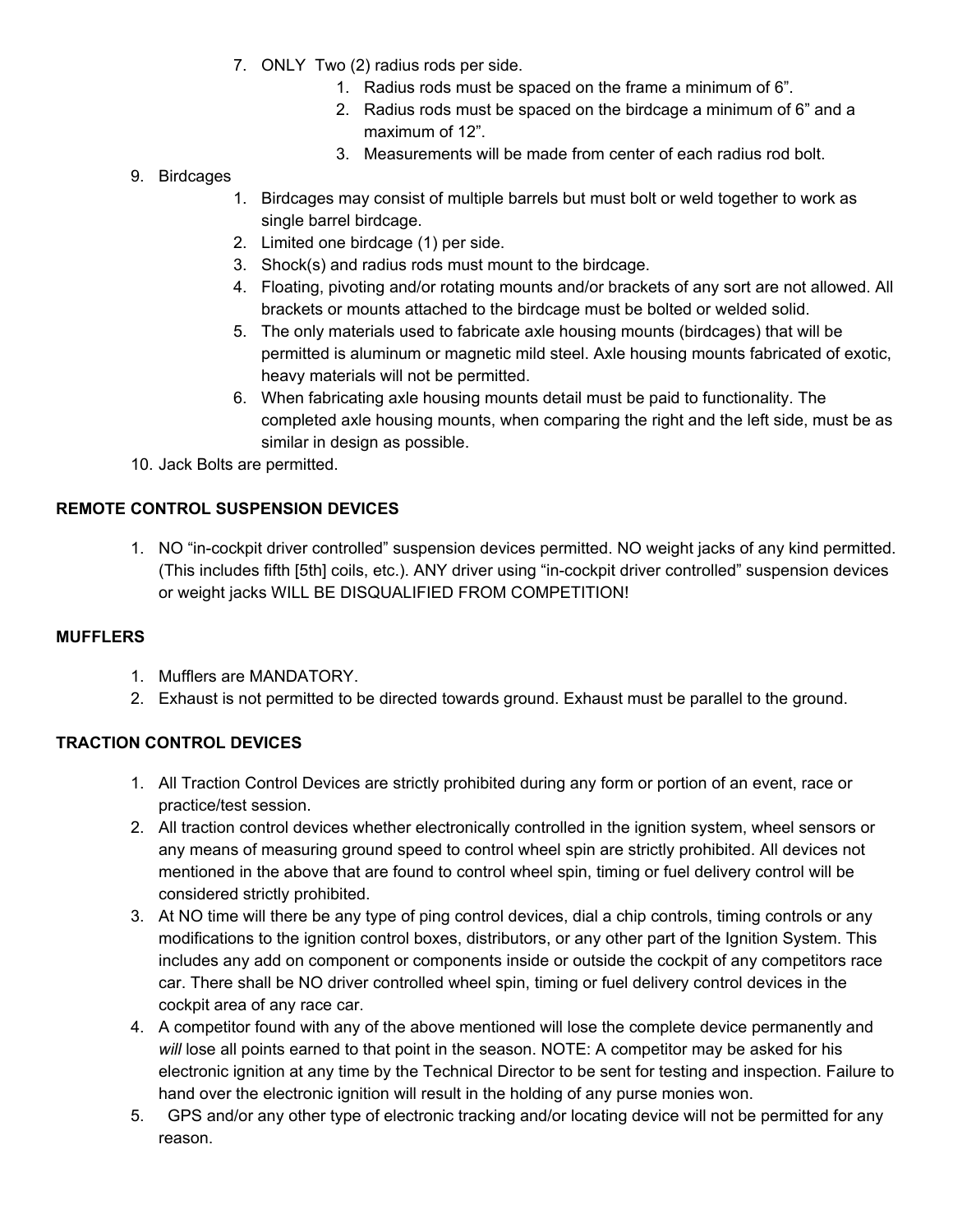- 1. A minimum weight limit of 2350 lbs will be in effect at all times. No burnoff allowance will be given.
- 2. Any attached weights must be securely attached to the frame, painted white or bright silver and have the car number clearly displayed on them. Weights of up to fifty (50) pounds must be secured by two (2) half inch (1/2") Grade 5 or higher bolts on two (2) weight clamps. Weights secured by one bolt and/or held on by a means other than accepted by the Technical Inspector will not be permitted. Due to the high risk factor involved, any car that loses lead weight during an event may be fined or face disqualification.
- 3. No weights may be attached to rear bumper.
- 4. No driver-operated weight adjustment devices are permitted.

## **SAFETY EQUIPMENT**

Safety equipment specifications listed below are listed as a guide and are only a minimum standard. These minimum standards may not be sufficient enough to protect a driver from injury or death from some incidents. It is the responsibility of the driver, car owner, and crew to ensure that the safety equipment on the car is properly installed, working as intended, and is sufficient to protect the driver from any incidents that occur. This may include using safety equipment that goes above and beyond the minimum specifications and recommended equipment listed below.

- 1. Batteries:
	- 1. NO batteries to be located in the drivers' compartment/cockpit.
	- 2. The battery must be securely mounted with positive fasteners and brackets.
	- 3. The battery terminals must be insulated or enclosed with a non-conductive material that will prevent contact with any part of the race car should the battery become dislodged from the battery mount.
	- 4. One (1) mandatory battery disconnect switch must be installed on the rear deck, behind the driver seat, in a location that is easily accessible from outside the race car. The switch must be clearly labeled with off/on direction. The switch must be directly in-line with the NEGATIVE battery cable and be capable of completely disconnecting the NEGATIVE terminal of the battery from the race car. Negative or "ground" wiring connections must not be made anywhere from the battery negative terminal to the input side of the disconnect switch. An additional battery disconnect switch within the driver's reach may also be used
- 2. Seats:
- 1. Full containment type seats constructed of aluminum to the general design specifications of SFI 39.2 standards are highly recommended. Design should include comprehensive head surround, shoulder and torso support system, energy impact foam, and removable head foam.
- 2. Up fitting a current seat with bolt on kits will be permitted with a seat manufacturer produced kit and a base seat acceptable to the seat manufacturer. Components should include comprehensive head surround, shoulder and torso support system, energy impact foam. Must be installed in accordance to seat manufacturer's instructions.
- 3. Seats must be used as supplied and instructed by the seat manufacturer with the exception of trimming the length of the left side head surround for the purpose of egress only. If the left side head surround is trimmed to a distance that is less than the most forward surface of the drivers helmet (usually the area crossing the chin) then a left side head net meeting the SFI 37.1 must be installed with a quick release latch.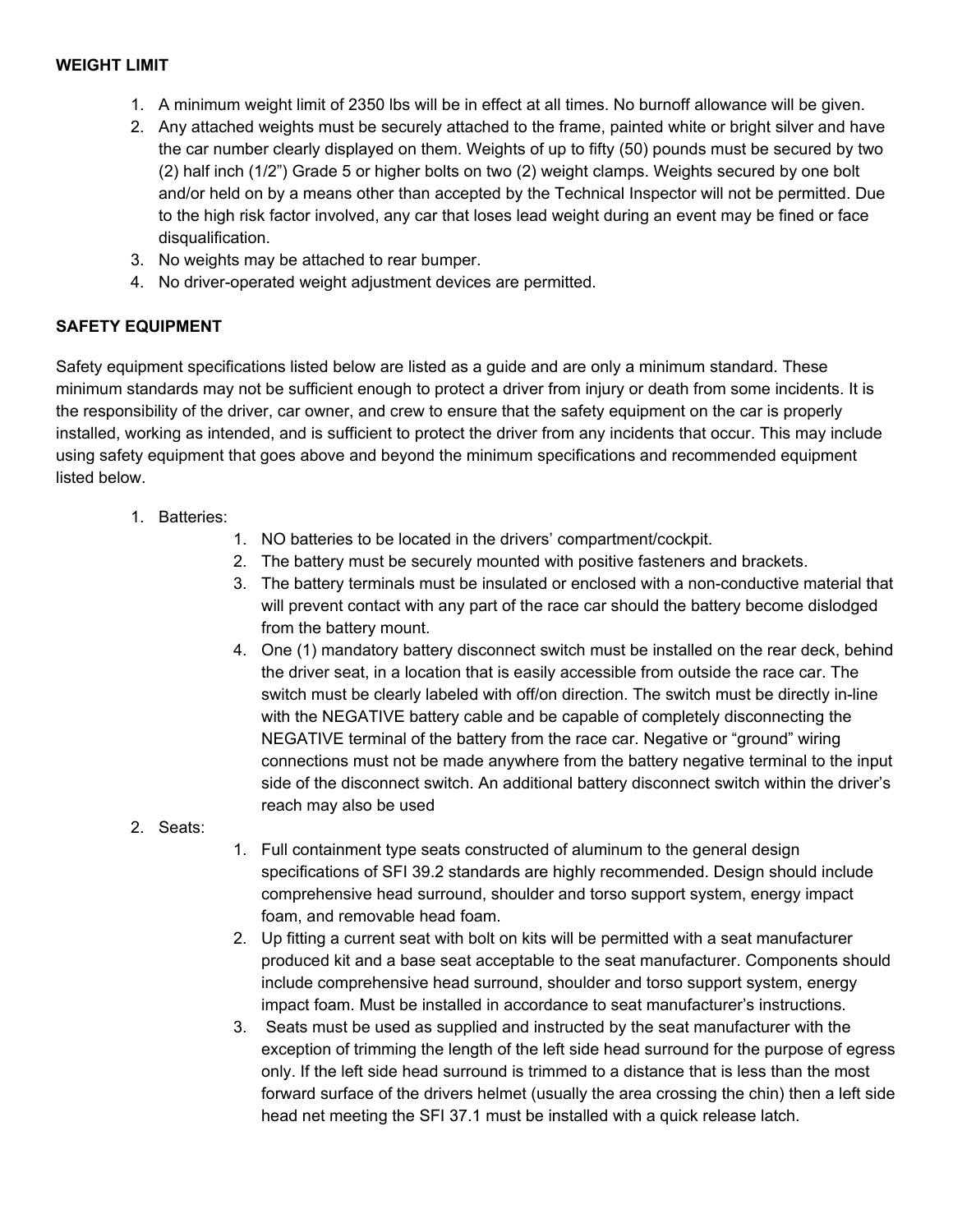- 4. Seats must be mounted to a seat frame that is welded to the race car frame/roll cage structure. Attaching points, angles, and materials for the seat frame and mounting of the seat to the seat frame must be in accordance to the seat manufacturer's instructions.
- 3. Restraints:
	- 1. The use of a 5, 6 or 7 point driver restraint system certified to SFI Spec 16.1 or 16.5 is REQUIRED no exceptions. All driver restraint systems shall not be in excess of 3 years of age past the date of manufacture. The use of a 7 point driver restraint system is strongly recommended. All mounting points of the racing harness MUST be mounted properly in accordance with the manufacturer's instructions, and securely mounted to the chassis with the use of grade 5 or better hardware.

# 4. Window Nets:

- 1. Window Nets certified to SFI Spec 27.1 are highly recommended and must be mounted
- in accordance with the manufacturer's instructions and technical director's satisfaction.
- 5. Driver Worn Equipment:
	- 1. A helmet certified to Snell SA2010/FIA-8860, Snell SA2015/FIA-8860, SFI 31.1/2010 or SFI 31.1/2015 is REQUIRED.
	- 2. A driver suit certified to SFI Spec 3.2A/5 is REQUIRED.
	- 3. Gloves certified to SFI Spec 3.3/5 are REQUIRED.
	- 4. Socks and Shoes certified to SFI Spec 3.3 are REQUIRED.
	- 5. Head and Neck Restraint Devices/Systems are Highly Recommended
	- 6. At all times during an Event (practice, qualifying, and competition), drivers must connect their helmet to a head and neck restraint device/system certified to SFI Spec 38.1. The device/system must display a valid SFI Spec 38.1 label. The head and neck restraint device/system, when connected, must conform to the manufacturer's mounting instructions, and must be configured, maintained and used in accordance with the manufacturer's instructions
- 6. Drive Line:
	- 1. A driveline "sling" is REQUIRED.
- 7. Cockpit Tubs:
	- 1. Eighteen (18)-gauge steel or one and one-eighth inch (1 1/8″) aluminum "cockpit tub" to protect front, sides and rear of driver is HIGHLY RECOMMENDED.
- 8. Fire Suppression:
	- 1. An in-car Fire Suppression system is Highly Recommended.
	- 2. All race cars should be be equipped with a thermally deployed automatic fire suppression system. The fire suppression system will consist of a DOT approved cylinder manufactured from aluminum or steel with a capacity of ten (10) lbs. of fire extinguishing agent, steel or steel reinforced lines, and two (2) thermally activated discharge nozzles.
	- 3. All systems must meet or exceed SFI 17.1 specifications.
	- 4. Systems must be fully charged with ten (10) lbs. of DuPont FE-36, 3M NOVEC 1230, or Fire Aide and display a legible and valid SFI and manufacturer label depicting fire extinguishing agent, capacity, and certification date. Cylinders that or beyond useful certification date must be inspected, serviced and re-labeled by the manufacturer.
	- 5. Cylinders must be mounted forward of the fuel cell. Cylinders must be securely mounted to the frame/roll cage assembly. The certification label must be unobstructed and easily accessible for inspection when the mounting is complete.
	- 6. The cylinder must be connected to the nozzles with steel or steel reinforced lines.
	- 7. Two (2) thermally activated nozzles must be used. One (1) nozzle must be located directly above the fuel cell in the fuel cell area and the second nozzle must be located in the driver cockpit area.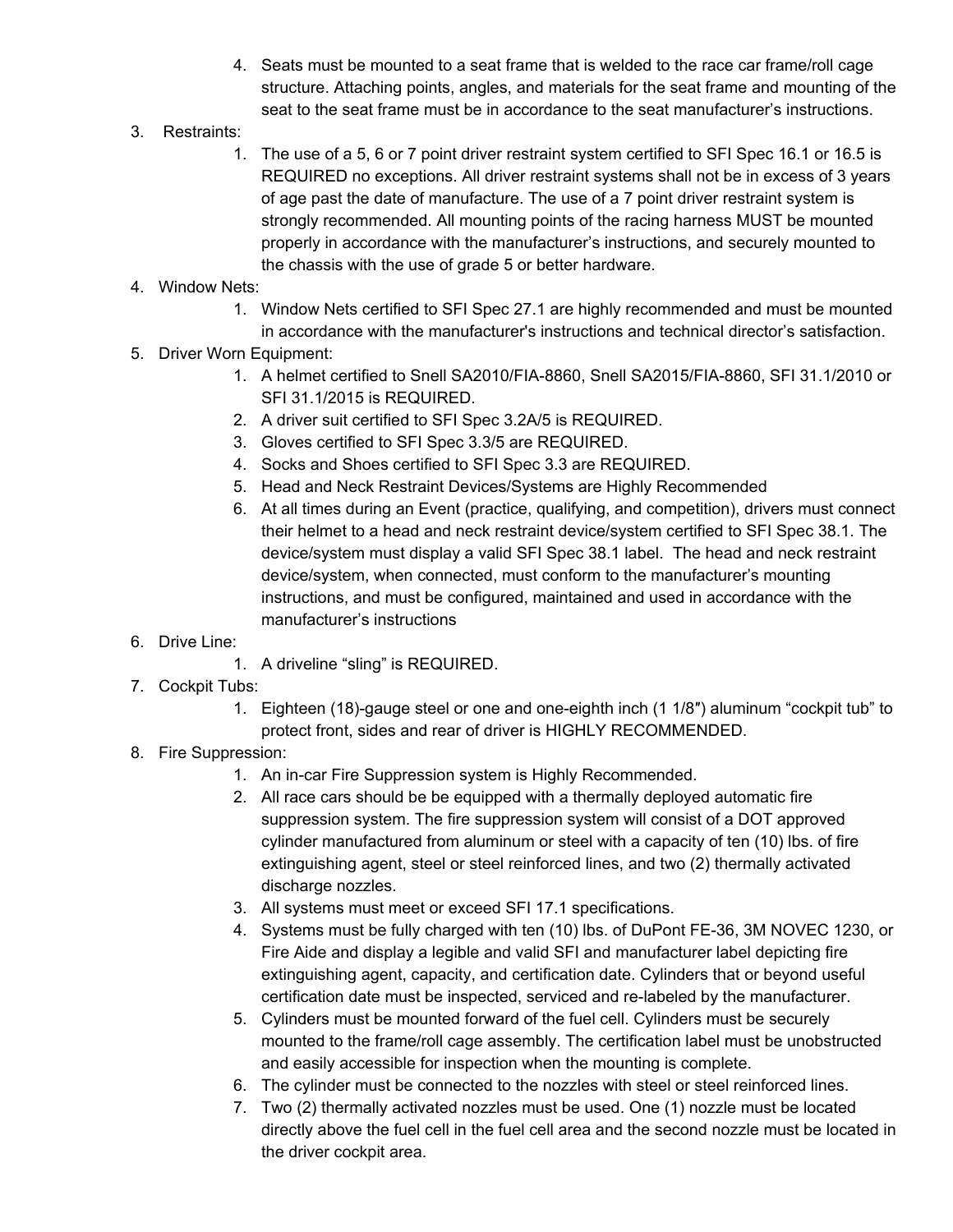- 8. An optional manual override cable may be added to the system.
- 9. Drivers under the age of 18 are REQUIRED to have a HEAD SOCK, window net, gloves, and either a neck collar or a head and neck restraint system in addition to all other required safety equipment in place.

### **CAR CONSTRUCTION INFRACTION PENALTIES**

- 1. You may be given a simple warning.
- 2. You may be asked to correct the infraction.
- 3. You may be assessed a weight penalty.
- 4. You may be disqualified when found and/or noticed with an infraction.
- 5. You may choose to leave.

#### **MISCELLANEOUS**

- 1. NO two-way radios. No crew to driver radio or transmitted communications of any kind.
- 2. NO "in-cockpit driver controlled" electronic devices of any kind permitted.
- 3. NO computer controlled devices of any kind permitted.
- 4. NO rearview mirrors of any kind permitted.
- 5. Raceceivers are mandatory at all times.
- 6. Electronic scoring is used to score all laps of all races. The scoring order of the electronic scoring system will me used for all positions and all laps unless an error occurs. This will be at the judgement of race officials only.
	- 1. A Westhold style transponder is mandatory at all times.
	- 2. Transponder must be located on the left front down tube.
	- 3. Mounting the transponder at any other location can result in disqualification, loss of positions, or other penalties.

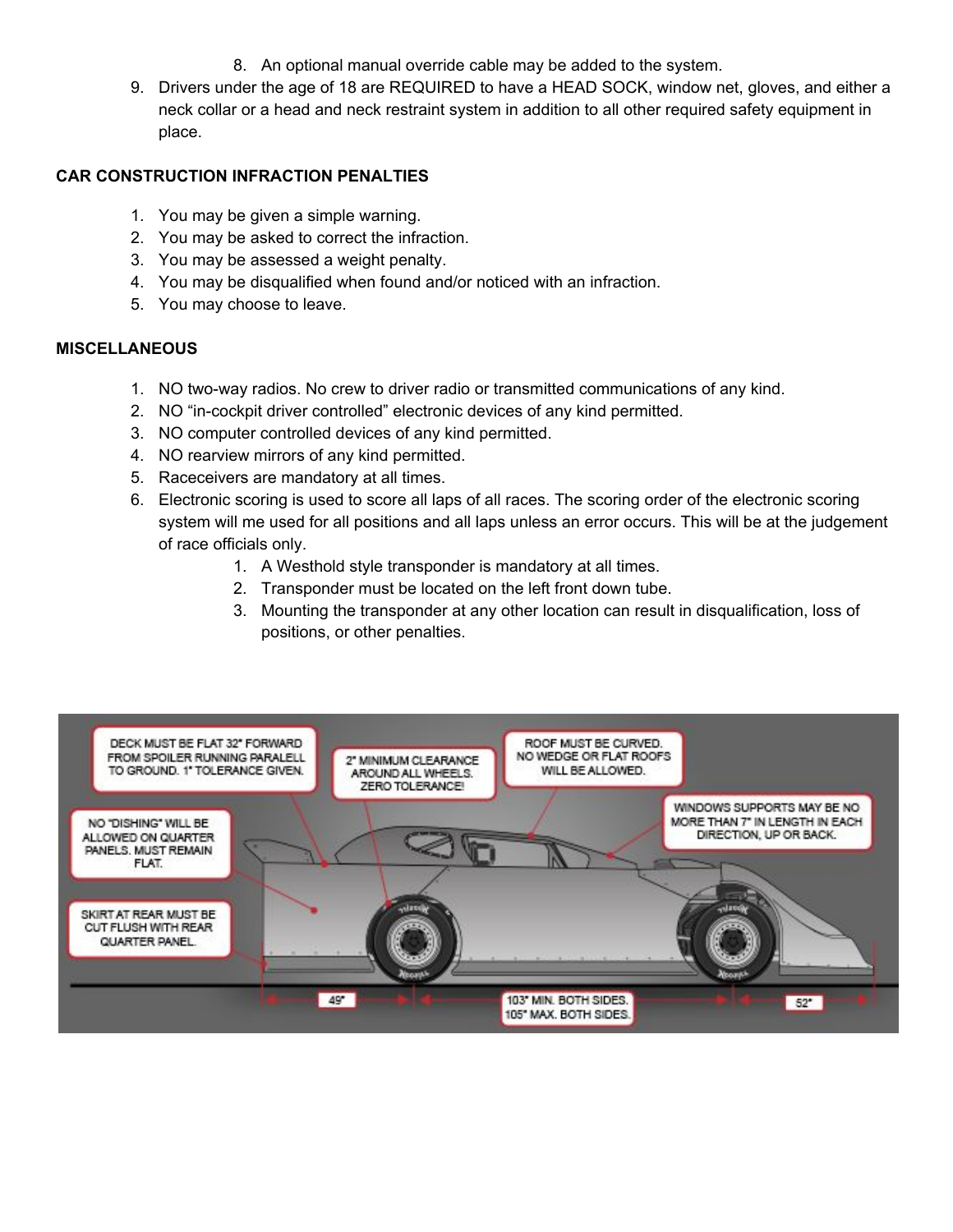